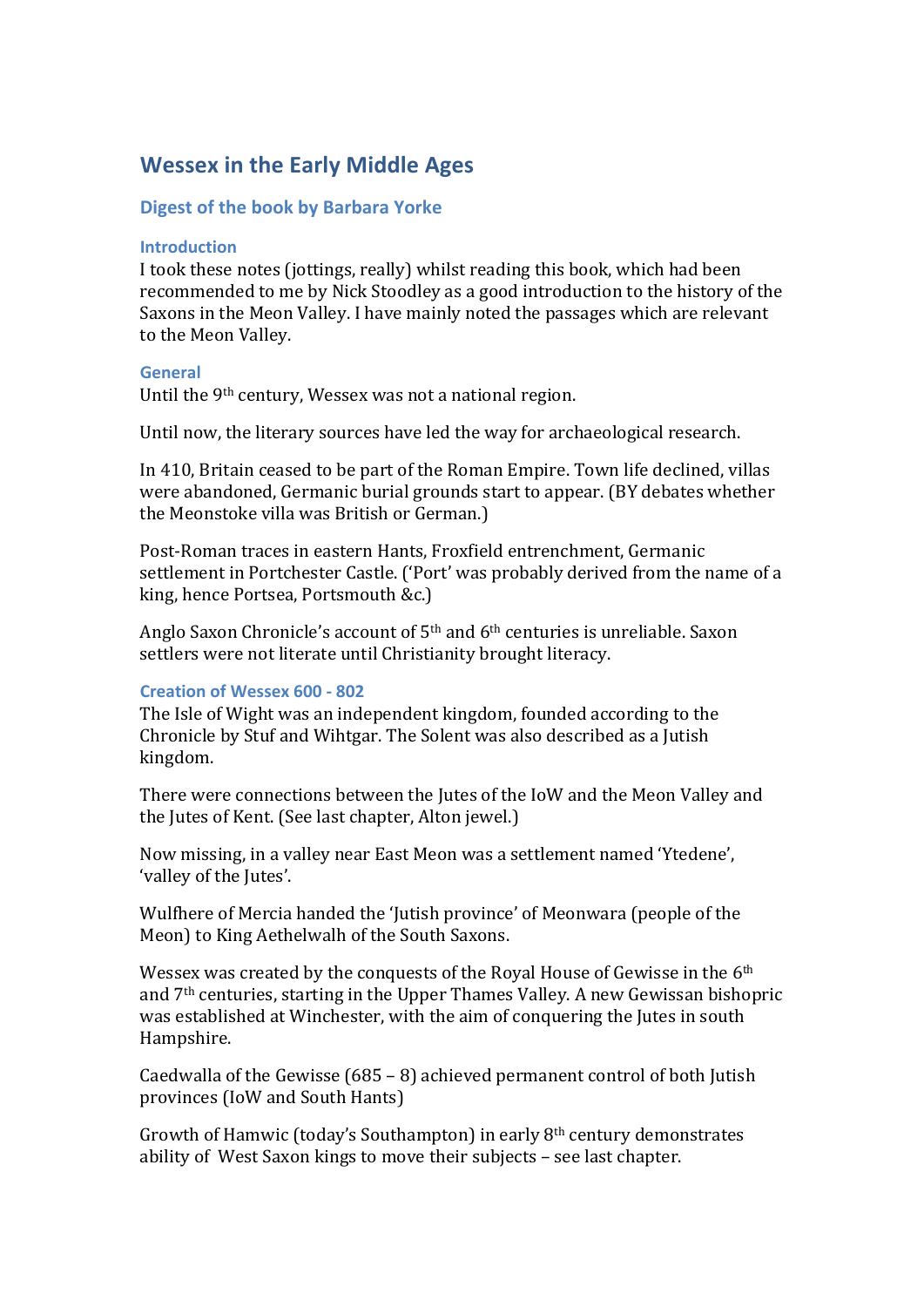Minster parishes e.g. Farnham formed c800 from multiple hides. 'Hundreds' were formed in early  $10<sup>th</sup>$  century. 'Royal Villas' were run by reeves; kings visited. 'Sub-kings' were created to expedite administration, known as earldomen.

By now, Wessex was one of four major kingdoms in Anglo-Saxon England. King Ine was a notably responsible statesman. He removed 'sub-kings' and created shires

#### Wessex and England, 802 - 1066

In 856, Aethalbald resisted return of father Aethelwulf from Rome - revolt in West Wessex. (Resentment of patronage shown to Winchester by Bishop Swithun.) Wessex is divided west/east. Greatest preponderance of royal estates (demesne land) was in West Wessex; kings spent more time there.

The Chronicle is likely to have been commissioned by Alfred, to whom it is very complimentary. Asser, the author, was patronised by Alfred.

Viking invasions, 870 Vikings attacked Wessex from Ireland and France. 'Great heathen army' lands at Thanet 871. Alfred on the run, but defeats Guthrum at Edington.

Building of 'burhs' – fortified towns. No part of Wessex was more than 20 miles from a burh. Winchester street pattern still follows the grid created under Alfred. One in five adult men were members of a garrison.

'Hundreds' first mentioned in 'Hundred Ordinance' of 945/961. Hundred courts to be held every four weeks. Hundreds evolved from earlier administrative units, groupings of estates. (Probably not 'hundred hide' units, as some have argued.) Hundreds divided into tithings  $-1/10$ <sup>th</sup>, or 10 hides.

'Shipsokes' introduced by King Edgar, to finance building of ships (strain on relations between kings and noblemen).

Viking attacks, which often ended in agreement to pay tribute, resulted in yet more taxation demands. 980 and 982 attacks on Southampton and Portchester. 993/4, Norwegians (Olaf Trygvasson) and Danes invaded eastern Wessex; ealdormen Aethelweard and Aelfric agreed to pay tribute. Vikings wintered in Southampton, then used IoW as base (which continued for many years).

Eastern Wessex sided with Cnut, who subsequently became king of all England. He kept the structures of shire/hundred/tything. Greatest concentration of Dane s settlers was in Winchester. Cnut appoints Goodwine, father of Harold, as Earl of Essex. Subsequently Edward attempted to reduce power of earls. (He spent much of his time in London – where he dedicated Westminster Abbey.)

#### **The spread of Christianity 400 - 800**

Although British Church had origins in the Roman period, monasticism spread from mainland Europe.

Old Minster, the second West Saxon cathedral (after Dorchester) was built on site of the Roman forum c660. Bishoprics based in Roman towns. (Relics of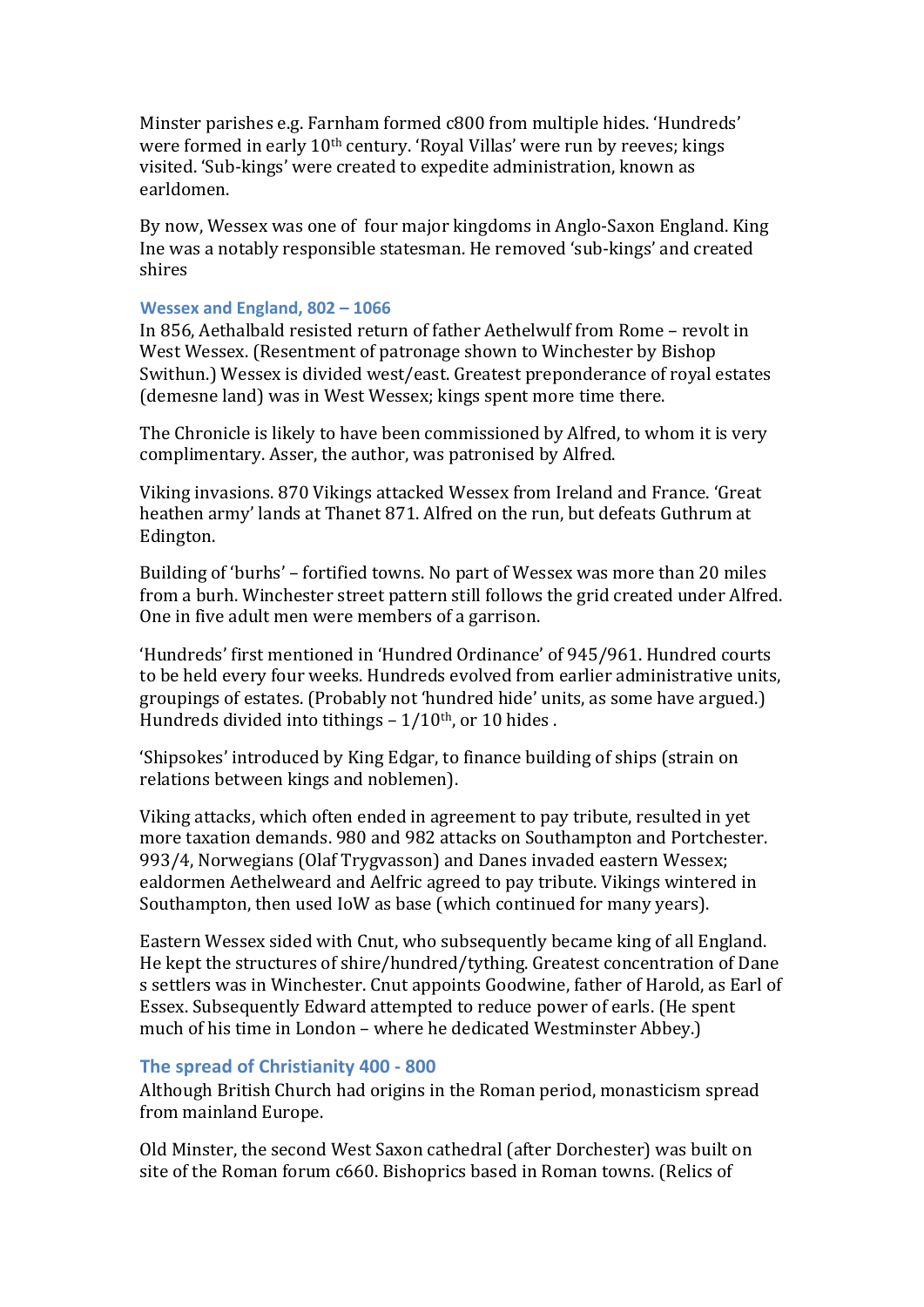Germanic gods' names (Woden, Thor) in place names including Wheely Down, from lea + weoh (temple).

Birinus, first West Saxon bishop, was consecrated in Rome and sent to convert Gewisse's heathens. He died in 649/50 and Wine became bishop of Winchester, at the time the sole West Saxon bishopric.

665s, Caedwalla comes 'under the spell' of Northumbrian Wilfrid, who became bishop of the South Saxons. Caedwalla converted to Christianity in 688, and died. Last pagan king. Shortage of priests – Wilfrid appointed just two to convert IoW.

Two cemeteries in Winnall, late sixth or early seventh centuries. First, pagan, second, christian.

Kings found that becoming Christians helped in taking over churches ...

## **Renewal and redirection 800 - 1066**

Bishops of Winchester extended their ownership of minsters, to the detriment of monasteries. Conflict with kings' ownership of minsters, e.g. Portchester. Parochiae of minster churches corresponded with territories administered from a villa regalis.

Minster churches were major establishments taken over by West Saxon. 'Collegiate' or 'mother' churches, below the level of bishoprics. (A map on p 183, taken from Minsters and Parish Churches, ed J.Blair, has three minster churches in our area, Titchfield, Bishop's Waltham and East Meon.)

Decline in ninth century resulted in a variety of clerical regimes, including married clerics ("lascivii").

Nunneries often established to house ladies of royal household. *(Not in the book, but a Charter dated around 970 was made by King Edgar and witnessed by Aethelwold, Bishop of Winchester, granting 'that famous place which the locals* have always called Aet Meon' to the Dowager Oueen Mother, Eadgifu, in *recognition of her desire to retire to the religious life).* 

BY refers to "Eadred (946 - 55) and his mother Eadgifu, who seems to have been an influential supporter of monasticism". Eadred's brother Edgar appointed Aethelwold as Bishop of Winchester.

Aethelwold brought saints' relics to Winchester and was responsible for cult of St Swithun, including the building of a shrine to him. (Accounts exist describing decoration of Old Minster and other churches, which do not survive.) He also established a school at Old Minster, whose star pupils were Wulfstan and Aelfric.

Minor nobles could establish churches (whose administrative areas were not monastery or parish boundaries, but hundreds.) Lords could appoint their own clergy.